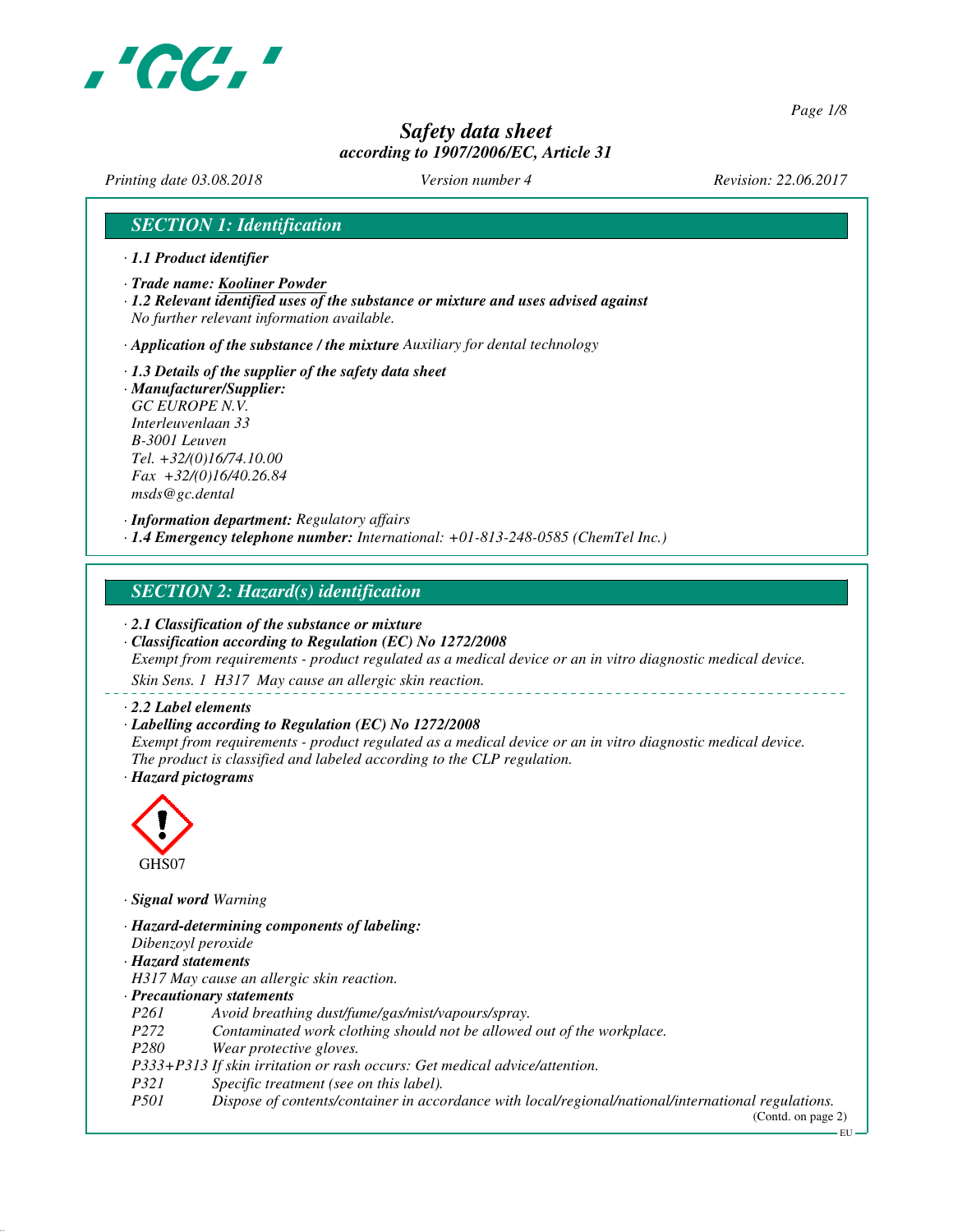*Printing date 03.08.2018 Version number 4 Revision: 22.06.2017*

(Contd. of page 1)

#### *Trade name: Kooliner Powder*

#### *· 2.3 Other hazards*

*· Results of PBT and vPvB assessment*

*· PBT: Not applicable.*

*· vPvB: Not applicable.*

## *SECTION 3: Composition/information on ingredients*

#### *· 3.2 Chemical characterization: Mixtures*

*· Description:*

*Only substances required to be mentioned according to Annex II of regulation 1907/2006 are listed. Information on the other substances that may be present can be obtained upon request.*

#### *· Dangerous components:*

*94-36-0 Dibenzoyl peroxide Org. Perox. B, H241; Eye Irrit. 2, H319; Skin Sens. 1, H317 1%*

*· Additional information: For the wording of the listed hazard phrases refer to section 16.*

## *SECTION 4: First-aid measures*

#### *· 4.1 Description of first aid measures*

*· General information:*

*Immediately remove any clothing soiled by the product.*

- *If symptoms persist consult doctor.*
- *· After inhalation:*

*Supply fresh air. If required, provide artificial respiration. Keep patient warm. Consult doctor if symptoms persist. Take affected persons into fresh air and keep quiet.*

*· After skin contact:*

*Immediately wash with water and soap and rinse thoroughly.*

*Seek medical treatment.*

*If skin irritation continues, consult a doctor.*

*· After eye contact:*

*Rinse opened eye for several minutes under running water. If symptoms persist, consult a doctor.*

- *· After swallowing:*
- *Rinse out mouth and then drink plenty of water.*

*If symptoms persist consult doctor.*

*· 4.2 Most important symptoms and effects, both acute and delayed Allergic reactions*

*· 4.3 Indication of any immediate medical attention and special treatment needed No further relevant information available.*

# *SECTION 5: Fire-fighting measures*

*· 5.1 Extinguishing media*

*· Suitable extinguishing agents:*

*CO2, extinguishing powder or water spray. Fight larger fires with water spray or alcohol resistant foam. Use fire fighting measures that suit the environment.*

- *· For safety reasons unsuitable extinguishing agents: Water with full jet*
- *· 5.2 Special hazards arising from the substance or mixture Formation of toxic gases is possible during heating or in case of fire.*
- *· 5.3 Advice for firefighters*
- *· Protective equipment: Wear self-contained respiratory protective device.*

(Contd. on page 3)

EU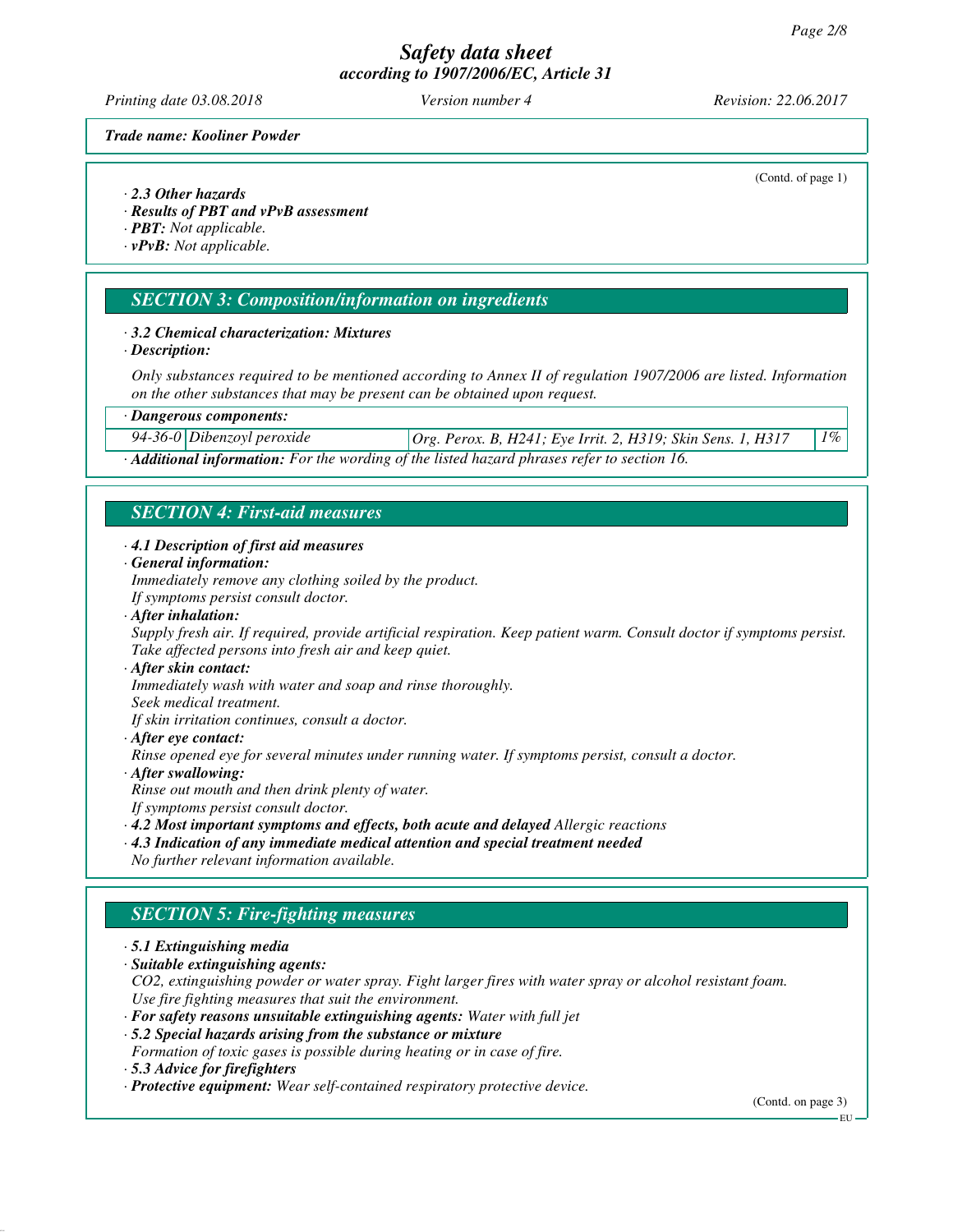*Printing date 03.08.2018 Version number 4 Revision: 22.06.2017*

(Contd. of page 2)

*Trade name: Kooliner Powder*

### *· Additional information*

*Dispose of fire debris and contaminated fire fighting water in accordance with official regulations.*

## *SECTION 6: Accidental release measures*

*· 6.1 Personal precautions, protective equipment and emergency procedures Remove persons from danger area. Avoid formation of dust. Avoid contact with the eyes and skin. Wear protective clothing. · 6.2 Environmental precautions: Do not allow product to reach sewage system or any water course. Do not allow to penetrate the ground/soil. · 6.3 Methods and material for containment and cleaning up: Pick up mechanically. Prevent formation of dust. Dispose of the collected material according to regulations.*

*· 6.4 Reference to other sections See Section 7 for information on safe handling. See Section 8 for information on personal protection equipment. See Section 13 for disposal information.*

## *SECTION 7: Handling and storage*

#### *· 7.1 Precautions for safe handling*

*Prevent formation of dust.*

*Any deposit of dust which cannot be avoided must be regularly removed.*

*Avoid contact with the eyes and skin.*

*· Information about protection against explosions and fires: Dust can combine with air to form an explosive mixture.*

*· 7.2 Conditions for safe storage, including any incompatibilities*

*· Storage:*

*· Requirements to be met by storerooms and receptacles: Store only in unopened original receptacles.*

- *· Information about storage in one common storage facility: Store away from foodstuffs.*
- *· Further information about storage conditions: None.*
- *· 7.3 Specific end use(s) No further relevant information available.*

# *SECTION 8: Exposure controls/personal protection*

*· Additional information about design of technical systems: No further data; see item 7.*

*· 8.1 Control parameters*

*· Components with limit values that require monitoring at the workplace:*

*The product does not contain any relevant quantities of materials with critical values that have to be monitored at the workplace.*

*· Additional information: The lists that were valid during the creation were used as basis.*

*· 8.2 Exposure controls*

- *· Personal protective equipment:*
- *· General protective and hygienic measures:*

*The usual precautionary measures for handling chemicals should be followed.*

(Contd. on page 4)

EU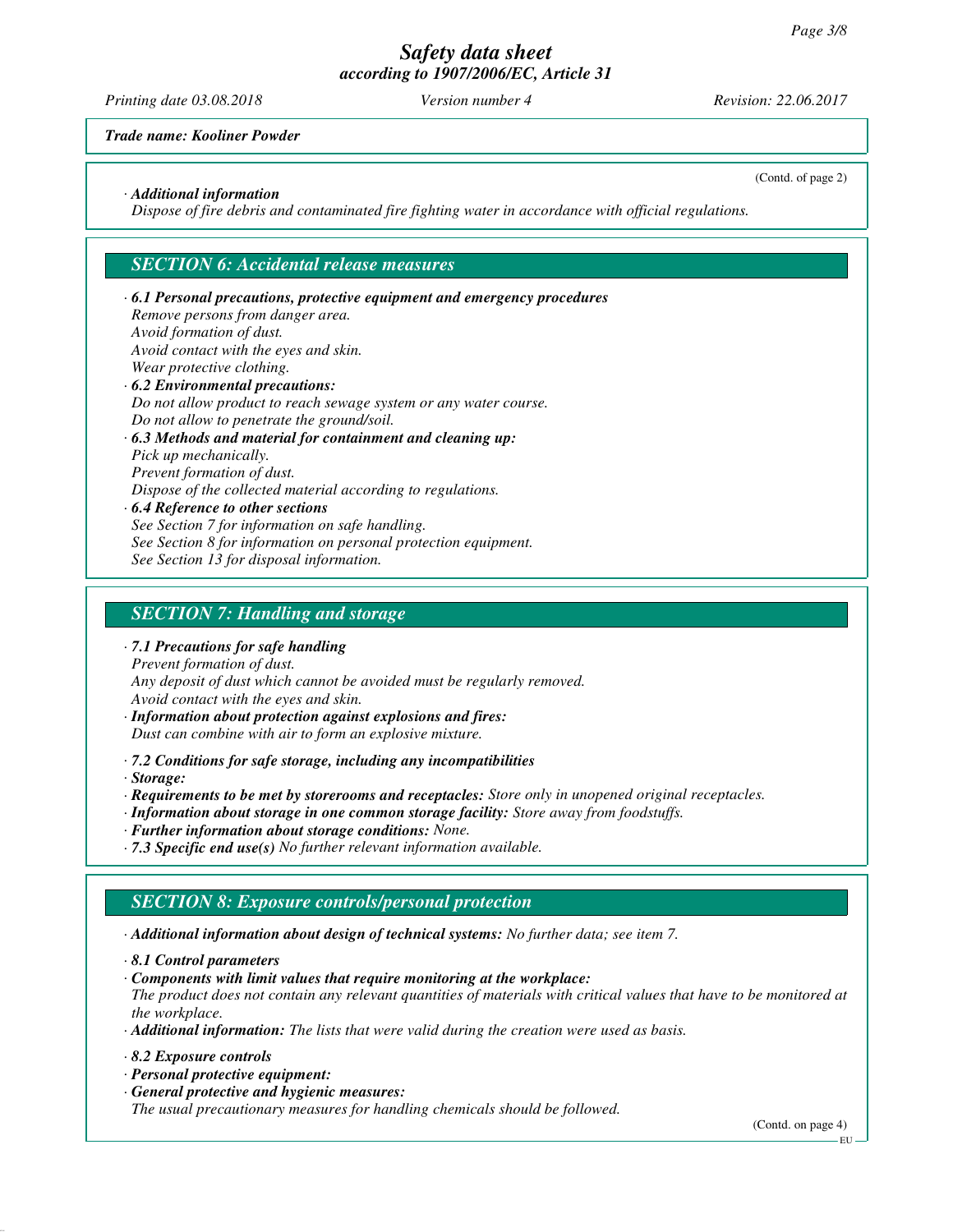*Printing date 03.08.2018 Version number 4 Revision: 22.06.2017*

(Contd. of page 3)

EU

*Trade name: Kooliner Powder*

*Do not inhale dust / smoke / mist.*

*Avoid contact with the eyes and skin. Wash hands before breaks and at the end of work.*

*Immediately remove all soiled and contaminated clothing.*

*· Breathing equipment: Suitable respiratory protective device recommended.*

## *· Protection of hands:*



*Protective gloves*

## *· Material of gloves*

*The selection of the suitable gloves does not only depend on the material, but also on further marks of quality and varies from manufacturer to manufacturer. As the product is a preparation of several substances, the resistance of the glove material can not be calculated in advance and has therefore to be checked prior to the application.*

#### *· Penetration time of glove material*

*The exact break through time has to be found out by the manufacturer of the protective gloves and has to be observed.*

*· Eye protection:*



*Tightly sealed goggles*

| <b>SECTION 9: Physical and chemical properties</b>                                                                     |                                               |  |
|------------------------------------------------------------------------------------------------------------------------|-----------------------------------------------|--|
| $\cdot$ 9.1 Information on basic physical and chemical properties<br><b>General Information</b><br>$\cdot$ Appearance: |                                               |  |
| Form:                                                                                                                  | Powder                                        |  |
| Color:                                                                                                                 | According to product specification            |  |
| $\cdot$ Odor:                                                                                                          | Characteristic                                |  |
| · Odor threshold:                                                                                                      | Not determined.                               |  |
| $\cdot$ pH-value:                                                                                                      | Not applicable.                               |  |
| $\cdot$ Change in condition<br><b>Melting point/Melting range:</b><br><b>Boiling point/Boiling range:</b>              | 136 °C<br>Undetermined.                       |  |
| · Flash point:                                                                                                         | Not applicable.                               |  |
| · Flammability (solid, gaseous):                                                                                       | Not determined.                               |  |
| · Ignition temperature:                                                                                                | Undetermined.                                 |  |
| $\cdot$ Decomposition temperature:                                                                                     | Not determined.                               |  |
| $\cdot$ Auto igniting:                                                                                                 | Product is not selfigniting.                  |  |
| · Danger of explosion:                                                                                                 | Product does not present an explosion hazard. |  |
| · Explosion limits:                                                                                                    |                                               |  |
| Lower:                                                                                                                 | Not determined.                               |  |
| <b>Upper:</b>                                                                                                          | Not determined.                               |  |
|                                                                                                                        | (Contd. on page 5)                            |  |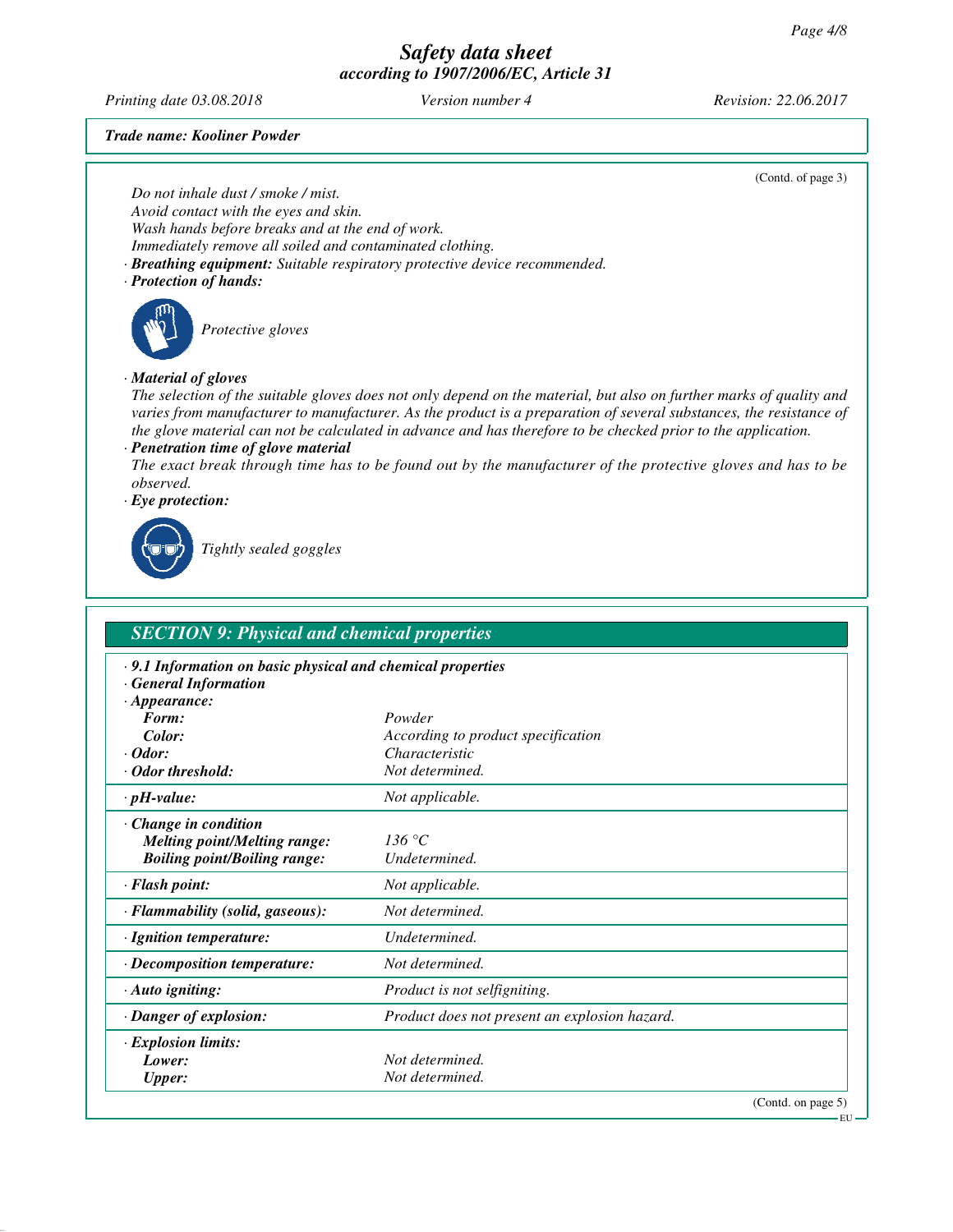*Printing date 03.08.2018 Version number 4 Revision: 22.06.2017*

*Trade name: Kooliner Powder*

|                                                                         |                                            | (Contd. of page 4) |
|-------------------------------------------------------------------------|--------------------------------------------|--------------------|
| · Vapor pressure:                                                       | Not applicable.                            |                    |
| $\cdot$ Density at 20 °C:                                               | $0.65$ g/cm <sup>3</sup>                   |                    |
| $\cdot$ Relative density                                                | Not determined.                            |                    |
| · Vapor density                                                         | Not applicable.                            |                    |
| $\cdot$ Evaporation rate                                                | Not applicable.                            |                    |
| $\cdot$ Solubility in / Miscibility with                                |                                            |                    |
| Water:                                                                  | <i>Insoluble.</i>                          |                    |
| $\cdot$ <b>Partition coefficient (n-octanol/water):</b> Not determined. |                                            |                    |
| · Viscosity:                                                            |                                            |                    |
| Dynamic:                                                                | Not applicable.                            |                    |
| Kinematic:                                                              | Not applicable.                            |                    |
| · Solvent content:                                                      |                                            |                    |
| Organic solvents:                                                       | $0.0\%$                                    |                    |
| .9.2 Other information                                                  | No further relevant information available. |                    |

# *SECTION 10: Stability and reactivity*

*· 10.1 Reactivity No further relevant information available.*

- *· 10.2 Chemical stability*
- *· Thermal decomposition / conditions to be avoided: No decomposition if used according to specifications.*
- *· 10.3 Possibility of hazardous reactions No dangerous reactions known.*
- *· 10.4 Conditions to avoid No further relevant information available.*
- *· 10.5 Incompatible materials: No further relevant information available.*
- *· 10.6 Hazardous decomposition products: No dangerous decomposition products known.*

# *SECTION 11: Toxicological information*

*· 11.1 Information on toxicological effects*

- *· Acute toxicity: Based on available data, the classification criteria are not met.*
- *· LD/LC50 values that are relevant for classification: No further relevant information available.*

*· Primary irritant effect:*

- *· on the skin: Based on available data, the classification criteria are not met.*
- *· on the eye: Based on available data, the classification criteria are not met.*
- *· Sensitization:*
- *May cause an allergic skin reaction.*
- *· Additional toxicological information:*

#### *· OSHA-Ca (Occupational Safety & Health Administration)*

*None of the ingredients is listed.*

- *· Repeated dose toxicity No further relevant information available.*
- *· CMR effects (carcinogenity, mutagenicity and toxicity for reproduction) No further relevant information available.*
- *· Germ cell mutagenicity Based on available data, the classification criteria are not met.*
- *· Carcinogenicity Based on available data, the classification criteria are not met.*

*· Reproductive toxicity Based on available data, the classification criteria are not met.*

- *· STOT-single exposure Based on available data, the classification criteria are not met.*
- *· STOT-repeated exposure Based on available data, the classification criteria are not met.*

(Contd. on page 6)

EU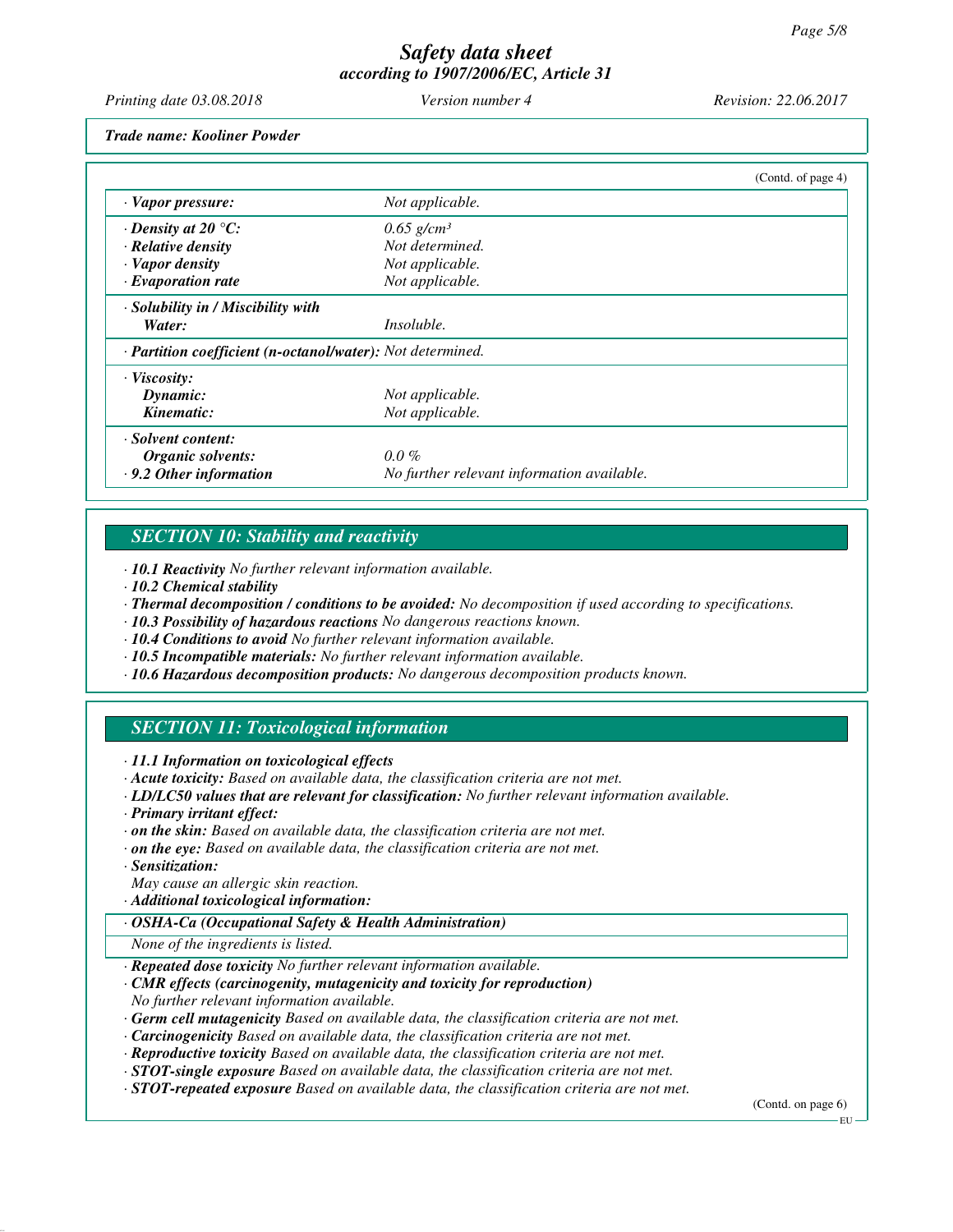*Printing date 03.08.2018 Version number 4 Revision: 22.06.2017*

(Contd. of page 5)

*Trade name: Kooliner Powder*

*· Aspiration hazard Based on available data, the classification criteria are not met.*

## *SECTION 12: Ecological information*

#### *· 12.1 Toxicity*

- *· Aquatic toxicity: No further relevant information available.*
- *· 12.2 Persistence and degradability No further relevant information available.*
- *· 12.3 Bioaccumulative potential No further relevant information available.*
- *· 12.4 Mobility in soil No further relevant information available.*
- *· Additional ecological information:*
- *· General notes:*
- *Water hazard class 1 (Self-assessment): slightly hazardous for water Do not allow undiluted product or large quantities of it to reach ground water, water course or sewage system.*
- *· 12.5 Results of PBT and vPvB assessment*
- *· PBT: Not applicable.*
- *· vPvB: Not applicable.*
- *· 12.6 Other adverse effects No further relevant information available.*

## *SECTION 13: Disposal considerations*

#### *· 13.1 Waste treatment methods*

*· Recommendation:*

*Must not be disposed of together with household garbage. Do not allow product to reach sewage system.*

| · European waste catalogue |                                                                                            |  |
|----------------------------|--------------------------------------------------------------------------------------------|--|
|                            | 18 00 00 WASTES FROM HUMAN OR ANIMAL HEALTH CARE AND/OR RELATED RESEARCH (except           |  |
|                            | $\vert$ kitchen and restaurant wastes not arising from immediate health care)              |  |
|                            | 18 01 00   wastes from natal care, diagnosis, treatment or prevention of disease in humans |  |
|                            | 18 01 07 chemicals other than those mentioned in 18 01 06                                  |  |

*· Uncleaned packagings:*

*· Recommendation: Disposal must be made according to official regulations.*

| <b>SECTION 14: Transport information</b>                         |               |                    |
|------------------------------------------------------------------|---------------|--------------------|
| $\cdot$ 14.1 UN-Number<br>· ADR, ADN, IMDG, IATA                 | not regulated |                    |
| $\cdot$ 14.2 UN proper shipping name<br>· ADR, ADN, IMDG, IATA   | not regulated |                    |
| $\cdot$ 14.3 Transport hazard class(es)                          |               |                    |
| · ADR, ADN, IMDG, IATA<br>· Class                                | not regulated |                    |
| $\cdot$ 14.4 Packing group<br>· ADR, IMDG, IATA                  | not regulated |                    |
| $\cdot$ 14.5 Environmental hazards:<br>$\cdot$ Marine pollutant: | No            |                    |
|                                                                  |               | (Contd. on page 7) |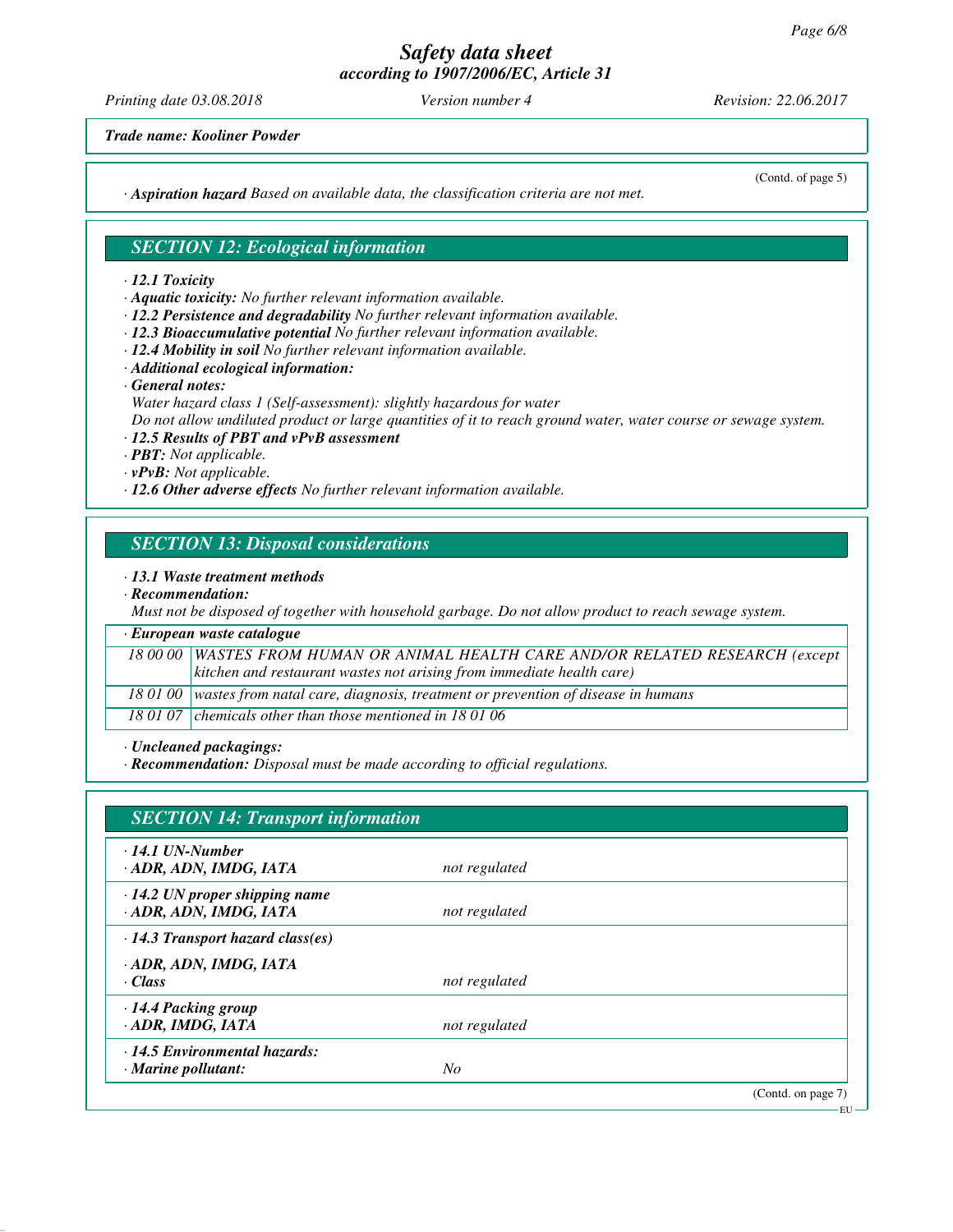*Printing date 03.08.2018 Version number 4 Revision: 22.06.2017*

 $(Contd, of paa6)$ 

*Trade name: Kooliner Powder*

|                                                                                                |                 | $\overline{C}$ $\overline{C}$ $\overline{C}$ $\overline{C}$ $\overline{C}$ $\overline{C}$ $\overline{C}$ $\overline{C}$ $\overline{C}$ $\overline{C}$ $\overline{C}$ $\overline{C}$ $\overline{C}$ $\overline{C}$ $\overline{C}$ $\overline{C}$ $\overline{C}$ $\overline{C}$ $\overline{C}$ $\overline{C}$ $\overline{C}$ $\overline{C}$ $\overline{C}$ $\overline{C}$ $\overline{$ |
|------------------------------------------------------------------------------------------------|-----------------|--------------------------------------------------------------------------------------------------------------------------------------------------------------------------------------------------------------------------------------------------------------------------------------------------------------------------------------------------------------------------------------|
| $\cdot$ 14.6 Special precautions for user                                                      | Not applicable. |                                                                                                                                                                                                                                                                                                                                                                                      |
| $\cdot$ 14.7 Transport in bulk according to Annex II of<br><b>MARPOL73/78 and the IBC Code</b> | Not applicable. |                                                                                                                                                                                                                                                                                                                                                                                      |
| · UN "Model Regulation":                                                                       | not regulated   |                                                                                                                                                                                                                                                                                                                                                                                      |

# *SECTION 15: Regulatory information*

*· 15.1 Safety, health and environmental regulations/legislation specific for the substance or mixture · Sara*

*· Section 355 (extremely hazardous substances):*

*None of the ingredient is listed.*

*· Section 313 (Specific toxic chemical listings):*

*94-36-0 Dibenzoyl peroxide*

## *· Proposition 65*

*· Chemicals known to cause cancer:*

*None of the ingredients is listed.*

*· Chemicals known to cause reproductive toxicity for females:*

*None of the ingredients is listed.*

*· Chemicals known to cause reproductive toxicity for males:*

*None of the ingredients is listed.*

*· Chemicals known to cause developmental toxicity:*

*None of the ingredients is listed.*

*· Carcinogenic categories*

*· EPA (Environmental Protection Agency)*

*None of the ingredients is listed.*

*· TLV (Threshold Limit Value established by ACGIH)*

*94-36-0 Dibenzoyl peroxide A4*

*13463-67-7 titanium dioxide A4*

*· MAK (German Maximum Workplace Concentration)*

*13463-67-7 titanium dioxide 3A*

*· NIOSH-Ca (National Institute for Occupational Safety and Health)*

*13463-67-7 titanium dioxide*

*· Directive 2012/18/EU*

*· Named dangerous substances - ANNEX I None of the ingredients is listed.*

*· 15.2 Chemical safety assessment: A Chemical Safety Assessment has not been carried out.*

# *SECTION 16: Other information*

*· Relevant phrases*

*H241 Heating may cause a fire or explosion. H317 May cause an allergic skin reaction.*

*H319 Causes serious eye irritation.*